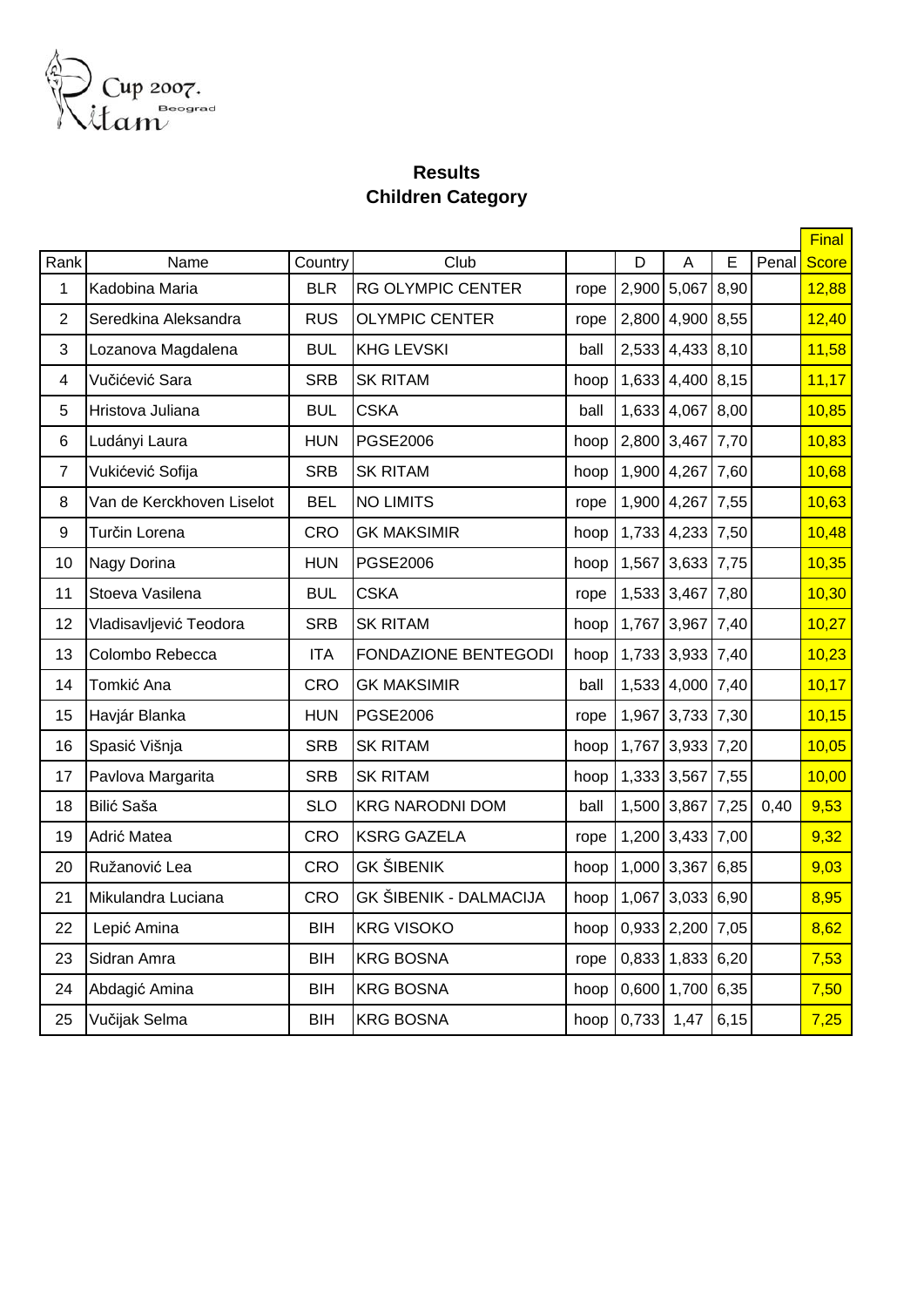

## **Results Pre-Junior Category**

|                | <b>Start</b>            |                          |            |                              |      | I Brigade |                  |             |       |       | II Brigade |                                                     |      |                  |                  |       | <b>Final</b> |  |       |
|----------------|-------------------------|--------------------------|------------|------------------------------|------|-----------|------------------|-------------|-------|-------|------------|-----------------------------------------------------|------|------------------|------------------|-------|--------------|--|-------|
| Rank           | No                      | Name                     | Country    | Club                         |      | D         | Α                | E           | Penal | Total |            |                                                     | D    | Α                | E                | Penal | <b>Total</b> |  | Score |
| -1             | 15                      | <b>Bulycheva Natalya</b> | <b>RUS</b> | <b>MGFSO</b>                 | rope | 4,50      | 7,33 8,85        |             |       | 14,77 |            | hoop                                                |      | 3,83 7,17 8,65   |                  |       | 14,15        |  | 28,92 |
| 2              | 17                      | Simonenka Linda          | <b>BLR</b> | <b>RG OLYMPIC CENTER</b>     | rope |           | 4,30 6,77 8,45   |             |       | 13,98 |            | ball                                                |      | 4,43 7,00 8,75   |                  |       | 14,47        |  | 28,45 |
| 3              | 12                      | Khilkovskaya Marija      | <b>RUS</b> | <b>OLYMPIC CENTER</b>        | rope |           | $4,00$ 6,83 8,35 |             |       | 13,77 |            | hoop                                                |      |                  | 4,03 5,83 8,35   |       | 13,28        |  | 27,05 |
| 4              | 10                      | Savić Tamara             | <b>SRB</b> | <b>SK RITAM</b>              | rope |           | $3,40$ 6,60 8,30 |             |       | 13,30 |            | hoop 2,80 6,90 8,05                                 |      |                  |                  |       | 12,90        |  | 26,20 |
| 5              | 18                      | Gavrilović Tamara        | <b>SRB</b> | <b>SK RITAM</b>              | rope |           | $3,13$ 5,60 8,00 |             |       | 12,37 |            | hoop $\left  2,60 \right  6,83 \left  8,50 \right $ |      |                  |                  |       | 13,22        |  | 25,58 |
| 6              | 11                      | Marcelan Manca           | <b>SLO</b> | <b>KRG NARODNI DOM</b>       | rope |           | $3,20$ 6,67 8,05 |             |       | 12,98 |            | hoop 3,37 6,07                                      |      |                  | 8,20             | 0,40  | 12,52        |  | 25,50 |
| $\overline{7}$ | 13                      | Ljubanić Dragana         | <b>SRB</b> | <b>SK RITAM</b>              | rope |           | $2,23$ 5,60 8,15 |             |       | 12,07 |            | hoop $ 2,20 6,80 8,35$                              |      |                  |                  |       | 12,85        |  | 24,92 |
| 8              | $\overline{7}$          | Stevanović Ivana         | <b>SRB</b> | <b>SK RITAM</b>              | rope |           | 2,73 5,90 7,85   |             |       | 12,17 |            | hoop $ 2,30 6,20 8,25$                              |      |                  |                  |       | 12,50        |  | 24,67 |
| 9              | 8                       | Auguštin Marina          | <b>CRO</b> | <b>GK MAKSIMIR</b>           | rope |           | 2,47 5,80 7,85   |             |       | 11,98 |            | hoop $2,30$ 6,27                                    |      |                  | 7,80             |       | 12,08        |  | 24,07 |
| 10             | $\overline{\mathbf{4}}$ | Vidović Anna             | <b>SLO</b> | <b>KRG NARODNI DOM</b>       | rope |           | $2,33$ 6,13 7,90 |             |       | 12,13 |            | ball                                                |      |                  | $2,53$ 4,67 8,15 |       | 11,75        |  | 23,88 |
| 11             | 9                       | Mihova Kristina          | <b>BUL</b> | <b>KHG LEVSKI</b>            | rope |           | 1,93 5,70 7,95   |             |       | 11,77 |            | hoop 2,37 5,57 7,70                                 |      |                  |                  |       | 11,67        |  | 23,43 |
| 12             | 3                       | Ivković Vanja            | <b>SRB</b> | <b>SK RITAM</b>              | rope |           | $2,40$ 5,43 8,05 |             |       | 11,97 |            | hoop                                                |      |                  | 1,80 5,00 7,40   |       | 10,80        |  | 22,77 |
| 13             | 21                      | Golini Giulia            | <b>ITA</b> | FONDAZIONE BENTEGODI         | hoop |           | $3,43$ 4,33 7,45 |             |       | 11,33 |            | ribbon 1,80 3,73 7,20                               |      |                  |                  |       | 9,97         |  | 21,30 |
| 14             | $\mathbf 1$             | Radovanović Hana         | <b>CRO</b> | <b>KSRG GAZELA</b>           | hoop |           | 2,00 4,50 7,25   |             |       | 10,50 |            | clubs $\left  2,10 \right  3,87 \right  6,95$       |      |                  |                  | 0,40  | 9,53         |  | 20,03 |
| 15             | 19                      | Abaspahić Albina         | <b>BIH</b> | <b>UG OLIMPIK</b>            | hoop |           | $2,53$ 4,10 6,85 |             |       | 10,17 |            | ball                                                |      |                  | $1,50$ 2,83 6,55 |       | 8,72         |  | 18,88 |
| 16             | 6                       | <b>Bisaku Liza</b>       | <b>CRO</b> | <b>GK ŠIBENIK</b>            | hoop |           | $0,77$ 2,53 6,60 |             |       | 8,25  |            | ball                                                |      | $0,97$ 2,77      | 6,85             |       | 8,72         |  | 16,97 |
| 17             | 16                      | Perić Ivana              | <b>BIH</b> | <b>KRG BOCK</b>              | rope | 0,77      | $2,57$ 6,25      |             |       | 7,92  |            | hoop                                                |      | $1,13$ 3,13 6,35 |                  |       | 8,48         |  | 16,40 |
| 18             | 5                       | Popovčević Belma         | <b>BIH</b> | <b>KRG BOSNA</b>             | rope |           | $0,30$ 2,23 6,70 |             |       | 7,97  |            | hoop                                                |      | $1,03$ 2,97      | 6,05             |       | 8,05         |  | 16,02 |
| 19             | 22                      | Luketa Antea Lea         | <b>CRO</b> | <b>GK ŠIBENIK - DALMACIA</b> | hoop |           | 0,53 2,83 6,15   |             |       | 7,83  |            | ball                                                | 0,77 | $2,50$ 6,45      |                  |       | 8,08         |  | 15,92 |
| 20             | 20                      | Alić Ajla                | <b>BIH</b> | <b>UG OLIMPIK</b>            | rope |           | $0,73$ 2,20 6,00 |             |       | 7,47  |            | hoop                                                |      | $1,13$ 3,57      | 6,00             |       | 8,35         |  | 15,82 |
| 21             | 14                      | Keso Aida                | <b>BIH</b> | <b>KRG VISOKO</b>            | hoop | 0,47      |                  | $1,73$ 6,00 |       | 7,10  |            | ball                                                |      | $0,33$ 2,07 6,35 |                  |       | 7,55         |  | 14,65 |
| 22             | $\overline{2}$          | Rudez Hana               | <b>BIH</b> | <b>KRG VISOKO</b>            |      |           | $0,00$ 0,00 0,00 |             |       | 0,00  |            | hoop $\left  0.73 \right  2.73 \left  6.50 \right $ |      |                  |                  |       | 8,23         |  | 8,23  |